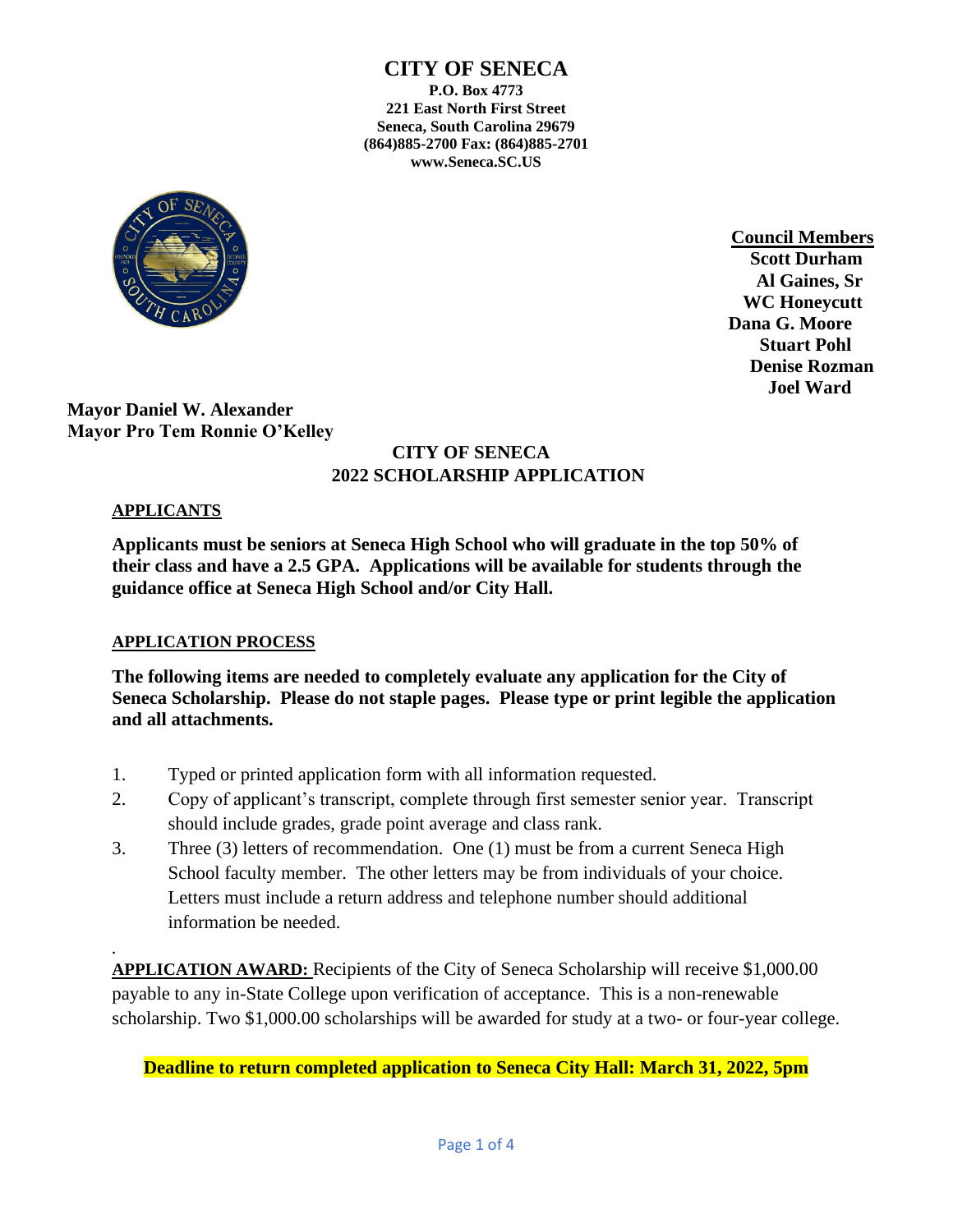## **CITY OF SENECA 2022 SCHOLARSHIP APPLICATION**

| Name                                                                                                                                                                                                                           |        |          | $Age \_$ |  |
|--------------------------------------------------------------------------------------------------------------------------------------------------------------------------------------------------------------------------------|--------|----------|----------|--|
| First                                                                                                                                                                                                                          | Middle | Last     |          |  |
|                                                                                                                                                                                                                                |        |          |          |  |
| <b>Street</b>                                                                                                                                                                                                                  | City   | Zip Code | County   |  |
|                                                                                                                                                                                                                                |        |          |          |  |
| Name of Father/Guardian and the contract of the contract of the contract of the contract of the contract of the contract of the contract of the contract of the contract of the contract of the contract of the contract of th |        |          |          |  |
| Address                                                                                                                                                                                                                        |        |          |          |  |
|                                                                                                                                                                                                                                |        |          |          |  |
|                                                                                                                                                                                                                                |        |          |          |  |
| Name of Mother/Guardian                                                                                                                                                                                                        |        |          |          |  |
| Address and the contract of the contract of the contract of the contract of the contract of the contract of the contract of the contract of the contract of the contract of the contract of the contract of the contract of th |        |          |          |  |
|                                                                                                                                                                                                                                |        |          |          |  |
|                                                                                                                                                                                                                                |        |          |          |  |
| Number of Children Living at Home_________ Number of Children Attending College________                                                                                                                                        |        |          |          |  |
| Applicants Proposed Course of Study/Occupation                                                                                                                                                                                 |        |          |          |  |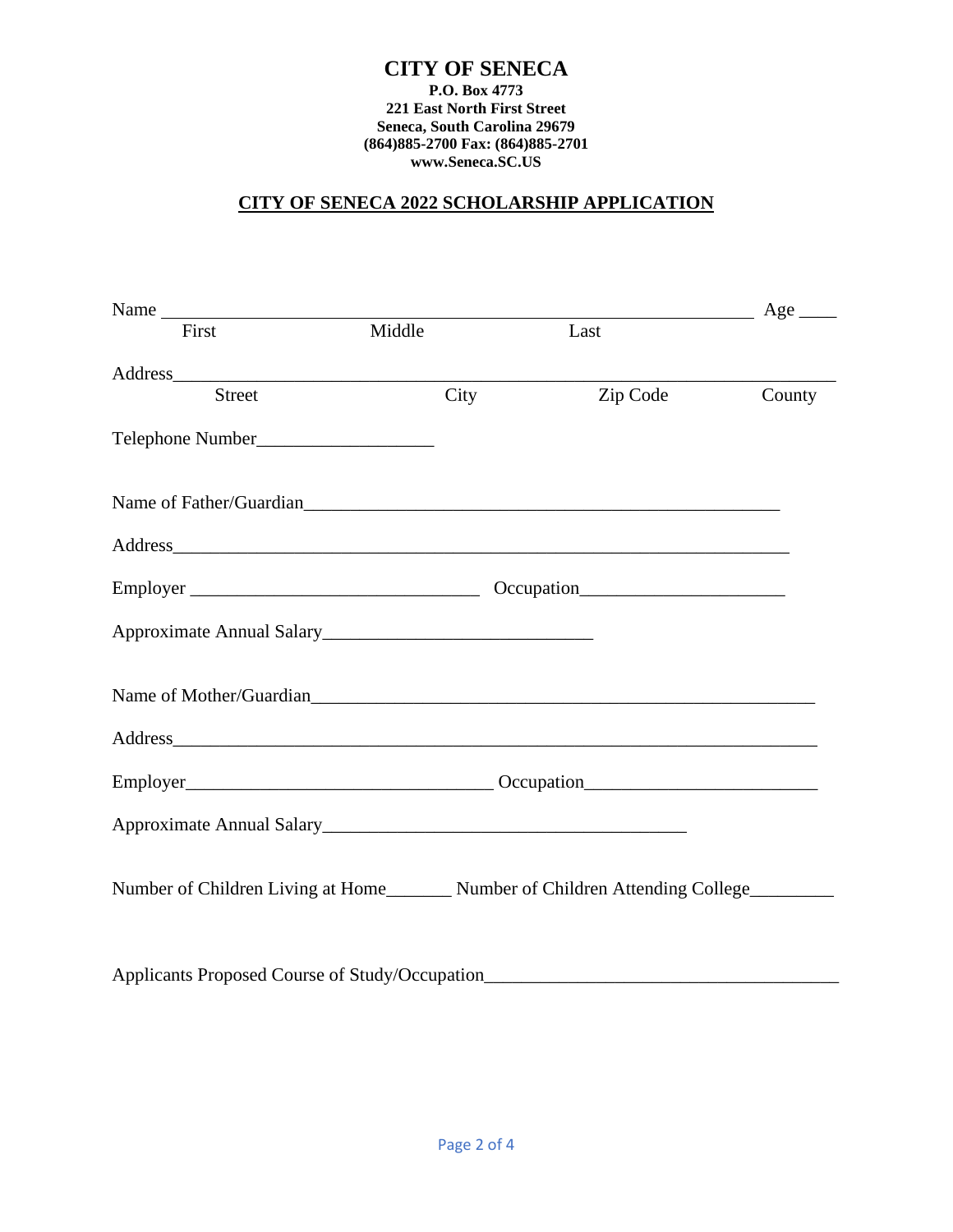**List in order of preference the name and address of three colleges, universities, or business schools where you have formally applied or plan to apply.**

 **\_\_\_\_\_\_\_\_\_\_\_\_\_\_\_\_\_\_\_\_\_\_\_\_\_\_\_\_\_\_\_\_\_\_\_\_\_\_\_\_\_\_\_\_\_\_\_\_\_\_\_\_\_\_\_\_\_\_\_\_\_\_\_\_\_\_\_\_\_\_\_\_\_\_\_**

 **\_\_\_\_\_\_\_\_\_\_\_\_\_\_\_\_\_\_\_\_\_\_\_\_\_\_\_\_\_\_\_\_\_\_\_\_\_\_\_\_\_\_\_\_\_\_\_\_\_\_\_\_\_\_\_\_\_\_\_\_\_\_\_\_\_\_\_\_\_\_\_\_\_\_\_**

**1. \_\_\_\_\_\_\_\_\_\_\_\_\_\_\_\_\_\_\_\_\_\_\_\_\_\_\_\_\_\_\_\_\_\_\_\_\_\_\_\_\_\_\_\_\_\_\_\_\_\_\_\_\_\_\_\_\_\_\_\_\_\_\_\_\_\_\_\_\_\_\_\_\_\_**

**Name**

**Address**

**Accepted YES or NO (circle one)**

**2.\_\_\_\_\_\_\_\_\_\_\_\_\_\_\_\_\_\_\_\_\_\_\_\_\_\_\_\_\_\_\_\_\_\_\_\_\_\_\_\_\_\_\_\_\_\_\_\_\_\_\_\_\_\_\_\_\_\_\_\_\_\_\_\_\_\_\_\_\_\_\_\_\_\_\_\_**

**Name**

**Address**

**Accepted YES or NO (circle one)**

**3.\_\_\_\_\_\_\_\_\_\_\_\_\_\_\_\_\_\_\_\_\_\_\_\_\_\_\_\_\_\_\_\_\_\_\_\_\_\_\_\_\_\_\_\_\_\_\_\_\_\_\_\_\_\_\_\_\_\_\_\_\_\_\_\_\_\_\_\_\_\_\_\_\_\_\_\_**

**Name** 

 **\_\_\_\_\_\_\_\_\_\_\_\_\_\_\_\_\_\_\_\_\_\_\_\_\_\_\_\_\_\_\_\_\_\_\_\_\_\_\_\_\_\_\_\_\_\_\_\_\_\_\_\_\_\_\_\_\_\_\_\_\_\_\_\_\_\_\_\_\_\_\_\_\_\_\_\_ Address**

**Accepted YES or NO (circle one)**